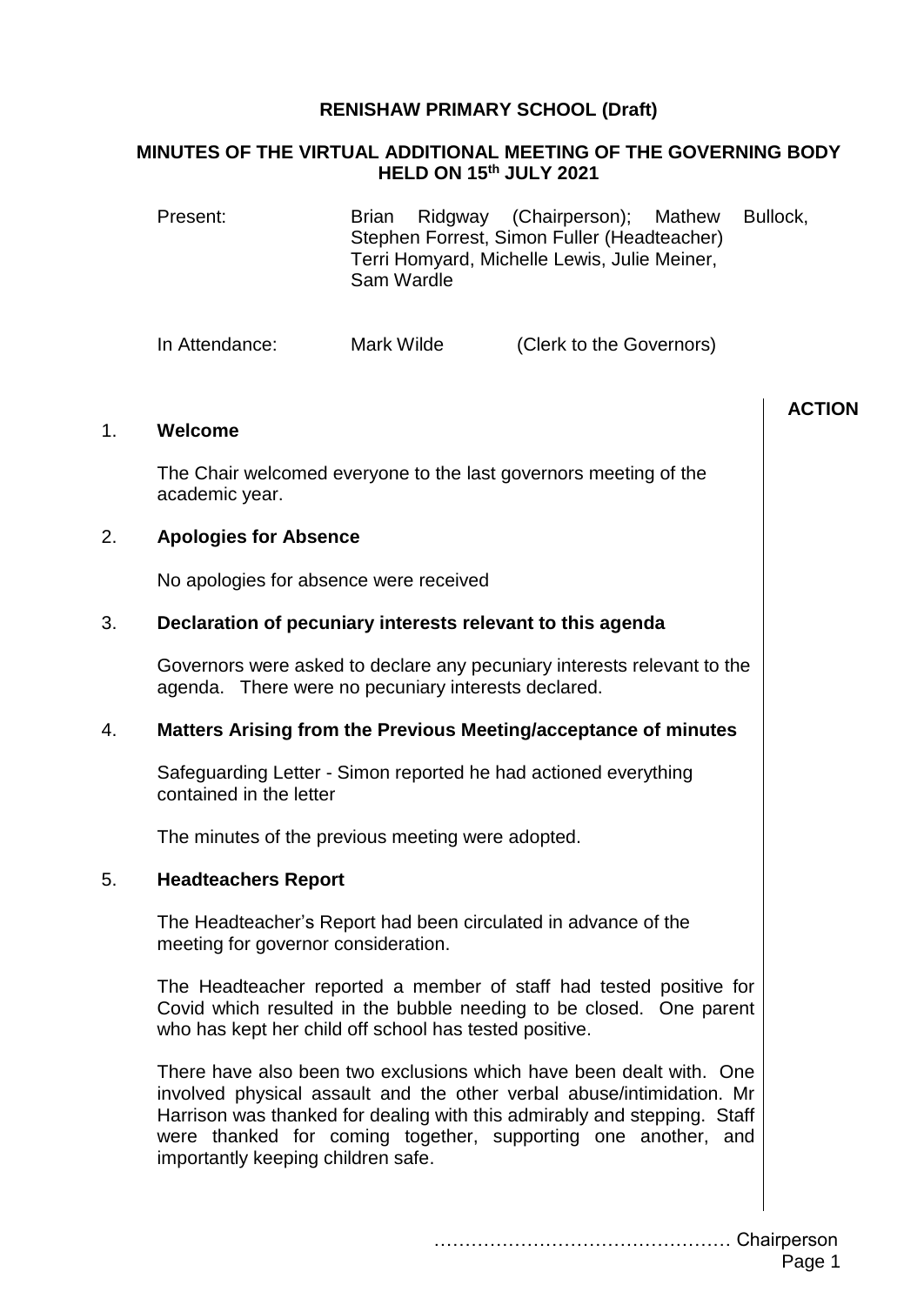Cont.

The Headteacher reported reading progress has been outstanding.

Julie commented the overall data was good and equally proud of what it's saying illustrating the catch-up funding has enabled the school to return to where it was prior to lockdown and making up lost ground. Speed and words per mins were 40 are now at 200. This is fantastic progress. Governors agreed.

Strategic appointments made have paid off.

Brian commented as Chair as to how pleased he was with the progress made; the school is in a good place. Well done to Simon and Staff.

## **Attendance**

Currently attendance stands at 97.02%. This is a slight increase at this point on previous years data.

Due to Covid restrictions governors and not being able to visit school. Governors have kept in contact with link staff to monitor as best as they can to monitor subject and curriculum delivery in EYFS, KS1 & KS2.

# **SEN (Sam Wardle)**

Sam commented the school had learned from its mistakes; staff communication had improved plus scope for further improvement.

Working documents are being reviewed yearly. Sam is currently rewriting SEN Policy including a simplified version with flow chart as to who to contact, when and timeframe.

Other areas Sam talked about focussing on was Pupil Voice. There will be an SLT Programme of CPD, identifying any barriers for staff and supporting them.

Julie has delivered some support in school around this.

The school has secured £900.00 of funding for Beneficial Positive Play to reach as many staff as possible.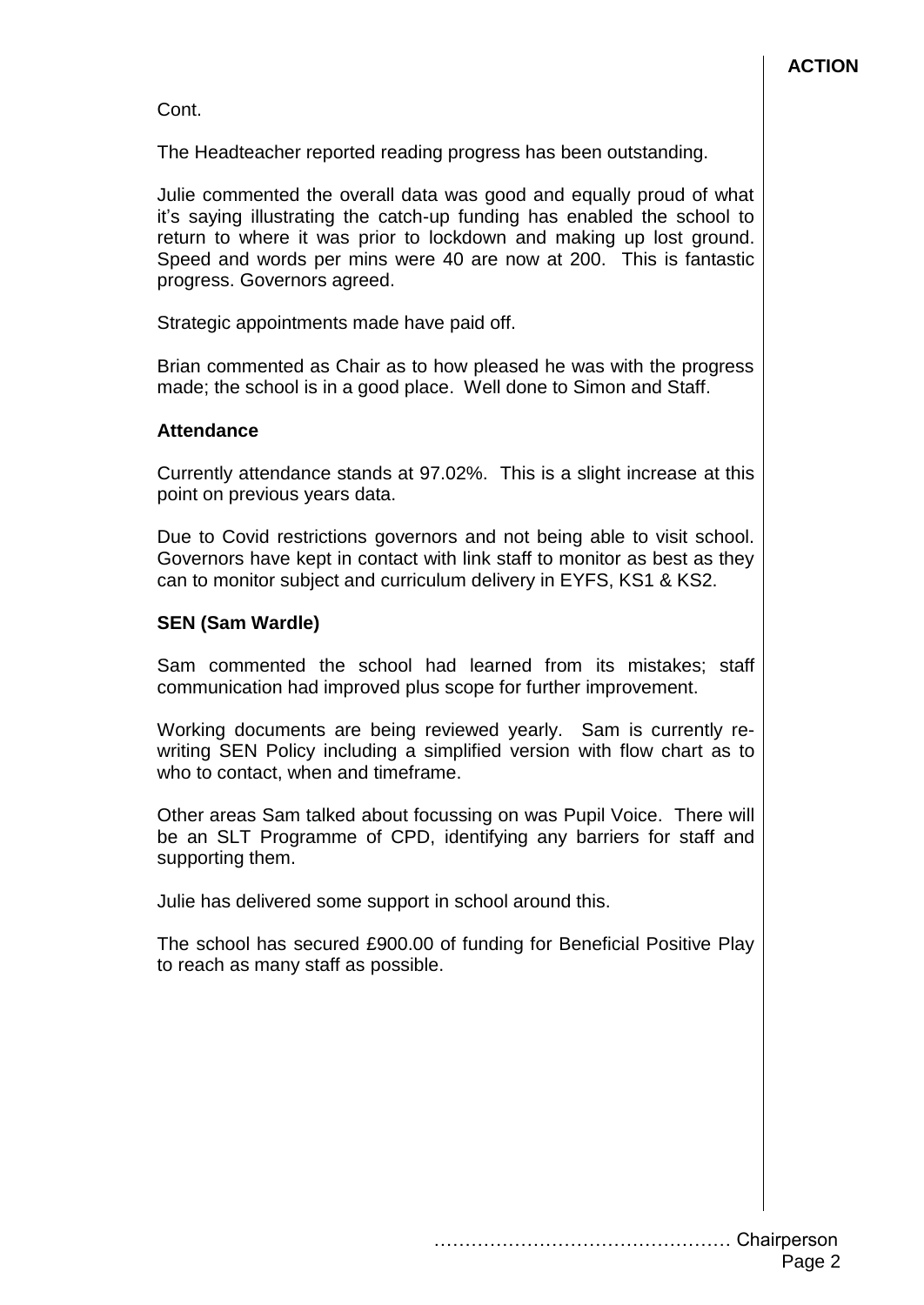# 6. **Budget Report**

Matthew reported how good the budget was currently looking, now positive with surplus. Credit was particularly paid to Jodie, School Business Manager who has better control of the finances. Matt highlighted the withdrawal of the school from the Catering & Cleaning contract had been a positive move. With the surplus a list, be drawn up to look round as to what needs to be done around school, areas include kitchen, toilets, painting of corridors.

The Headteacher highlighted the need for investment in the Early Years Foundation Space due to the area beginning to look tired and would complement the new canopy.

Question was asked about whether there had been any progress regarding the toilets? The Headteacher reported there had been no progress due to the Team at County Hall being two managers down.

The budget was approved by Governors.

## 7. **Academy Update**

The Headteacher reported the visit by the Chair of Eckington Governing Body to Renishaw hasn't happened however is now scheduled to take place on the 10<sup>th of</sup> September which all governors are invited to.

#### **Working with Marsh Lane**

Discussions have begun with Chair & Headteacher regarding closer working together. It was agreed further work to be undertaken over the coming months to develop the relationship and working arrangements further.

#### 8. **Governors**

#### **Co-opted Governor**

Following a discussion. It was recommended by the Head Teacher Geoff Leyland who worked for Derbyshire County Council and is an experienced governor be approached about joining Renishaw as a Coopted governor.

This was proposed by Brian and seconded by Matt. Brian to formally write inviting him to join the Governing Body. Brian

Safeguarding Training in process of being sorted

SF & BR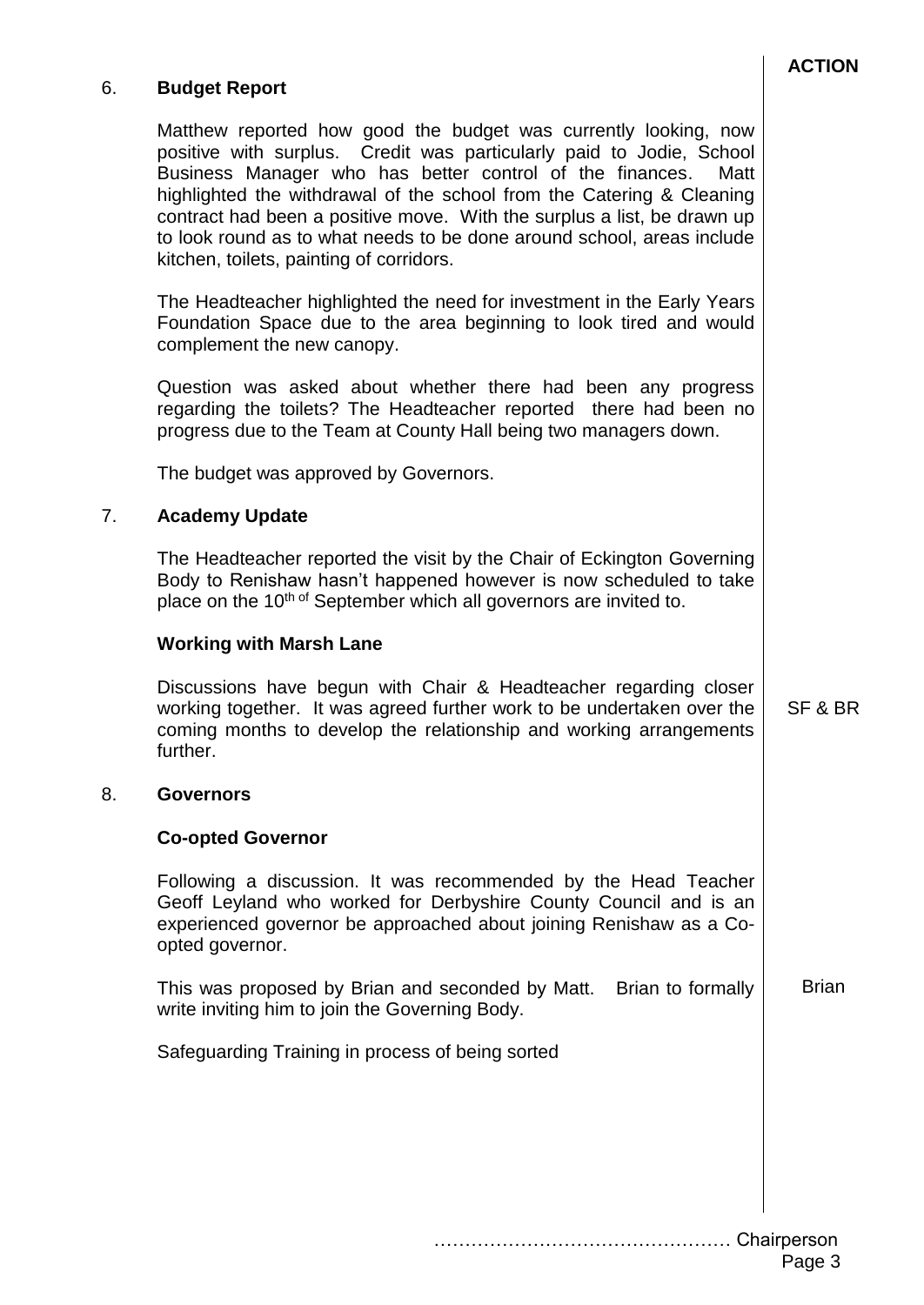#### **ACTION**

### **Clerking Package**

Governors were happy with the Learn Sheffield Clerking Service Package. The Chair recommended the school subscribes to the package. Governors Agreed.

Julie asked about CPD opportunities and reduced rate. MW to ask Andy Wynne at LS to make direct contact with the school to clarify. MW

In terms of the NGA subscription and whether the school can access to CPD. The Clerk confirmed this was his understanding and was delivered online.

### 9. **Safeguarding - Section 175 (Safeguarding Audit Requiring Approval**

Simon asked this document to be approved.

Governors adopted/approved the document prior to be uploaded.

Julie suggested using an audit tool in view of this being an area where governors will be held to account. All governors were in favour.

#### **Parent Teacher Association**

Y6 Leaders Day Tuesday will be supported by parents who are NHS staff who have been vaccinated

Sports Day Infant & Juniors not Y4

The defibrillator which the school has fundraised for will be kindly fitted free of charge by Terri.

It was reported the PTA money raised for the school has been spent well and used to support healthier lifestyles.

Simon informed governors the buffet initially planned for end of term is now to be held off until September when all staff are around.

#### 10. **Confidential (Flexi Schooling)**

Following a discussion led by Sam regarding the needs of a particular pupil the school would benefit from Flexi Schooling. Governors agreed to adopt a new approach with clear criteria in response to his complex needs in view of the school not being able to meet them 5 days a week.

The school in discussion/agreement with mum and son is to develop a model of schooling comprised of 3 days in and two from home with parental support. It was noted mum is particularly supportive of the approach. Policies and Procedures would be put in place plus a School/Home Agreement developed with mum.

………………………………………… Chairperson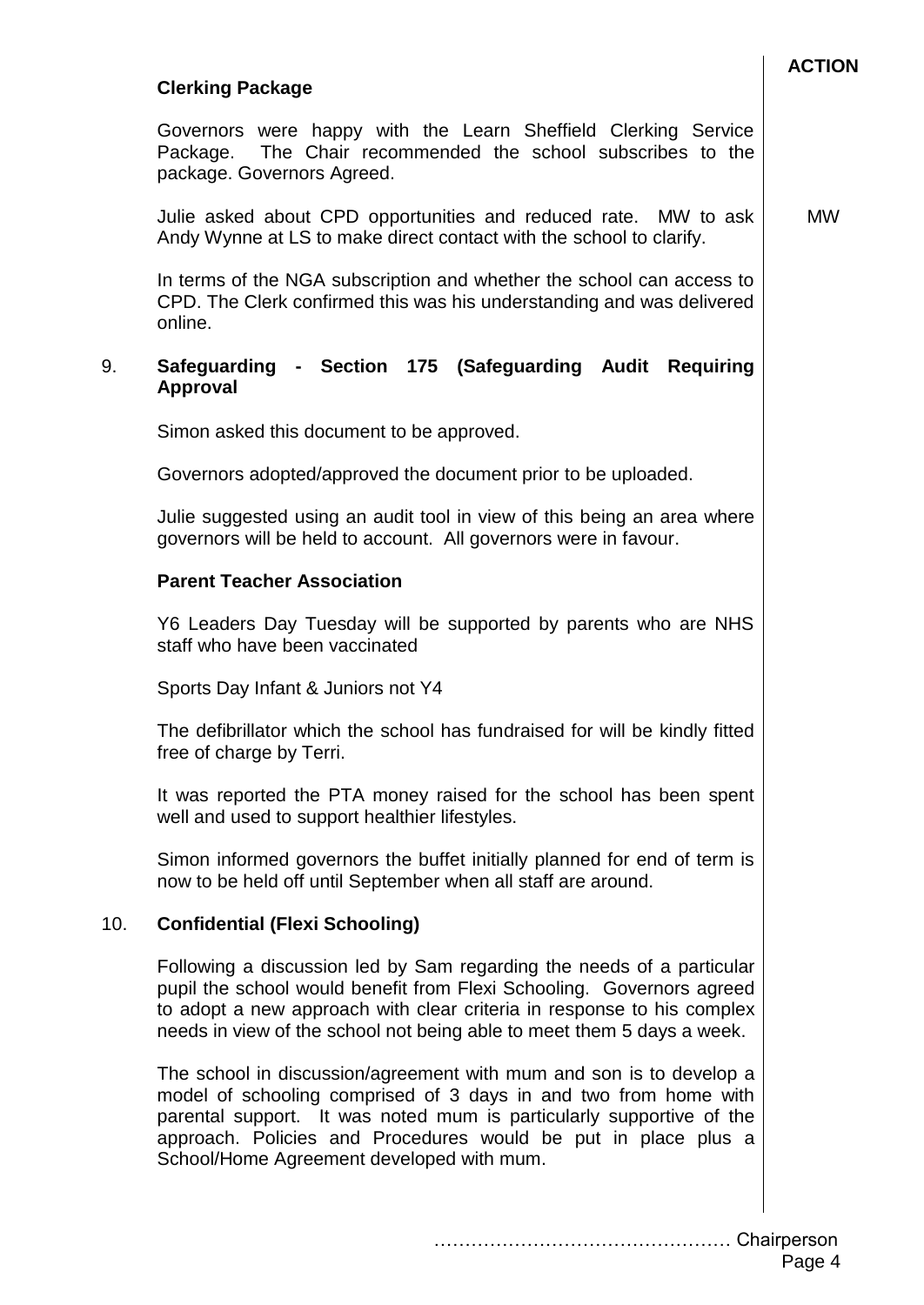|     | Cont.                                                                                                                                                                                                                                                                                                                                                                                                                                                                                                                                                                          |                     |
|-----|--------------------------------------------------------------------------------------------------------------------------------------------------------------------------------------------------------------------------------------------------------------------------------------------------------------------------------------------------------------------------------------------------------------------------------------------------------------------------------------------------------------------------------------------------------------------------------|---------------------|
|     | The school will work with the Local Authority/Ofsted to demonstrate how<br>this can work.                                                                                                                                                                                                                                                                                                                                                                                                                                                                                      |                     |
|     | Governors believe this to the right approach in view of the child's<br>complex needs, working with family where the pupil comes into school 3<br>days a week and does 2 days at home. The child will attend an annual<br>review The arrangements for flexi-schooling will reviewed on 10 <sup>th</sup><br>October.                                                                                                                                                                                                                                                             |                     |
|     | Its important parents understand this approach is not being adopted<br>widely. The model is in direct response to a particular child in school<br>who has complex needs.                                                                                                                                                                                                                                                                                                                                                                                                       |                     |
| 11. | <b>Science Overview Presentation (Mrs Jones)</b>                                                                                                                                                                                                                                                                                                                                                                                                                                                                                                                               |                     |
|     | Mrs Jones gave an overview of science teaching at Renishaw; the<br>progress being made.                                                                                                                                                                                                                                                                                                                                                                                                                                                                                        |                     |
|     | There has been further investment in science through additional<br>resources i.e., consumable costs in the budget.                                                                                                                                                                                                                                                                                                                                                                                                                                                             |                     |
|     | It was agreed to carry out an audit.                                                                                                                                                                                                                                                                                                                                                                                                                                                                                                                                           |                     |
|     | It was noted the school was doing well in terms of the subject.                                                                                                                                                                                                                                                                                                                                                                                                                                                                                                                | Mrs Jones           |
|     | Jodie referred to CPD opportunities she had found out and benefited<br>from which have helped develop her knowledge and experience in this<br>area.                                                                                                                                                                                                                                                                                                                                                                                                                            |                     |
|     | Jodie was thanked by Simon and Governors for her thorough<br>presentation and all her hard work to date in developing science cross<br>school.                                                                                                                                                                                                                                                                                                                                                                                                                                 |                     |
| 1.  | <b>External Funding: Connect the Classroom</b>                                                                                                                                                                                                                                                                                                                                                                                                                                                                                                                                 |                     |
|     | The Headteacher reported there was a fully funded programme being<br>offered by the DFE which would enable Renishaw to upgrade its existing<br>network which is 'unfit for purpose'. The school has already been<br>assessed following a site visit. Derbyshire County Council are<br>recommending the school be awarded the full amount of funding<br>available.                                                                                                                                                                                                              |                     |
|     | Governors gave the Headteacher approval to proceed which will bring<br>in much needed capital infrastructure funding. The total cost will be £<br>£24,021.44 which we are assured, by Andy Jeffers from DCC, will be<br>reimbursed by the Department for Education once the works are<br>completed which could be February 2022. Simon asked for approval to<br>go ahead. He said that he wold talk to finance about the money coming<br>out of the school budget once the order had been made on the<br>Derbyshire. S4S site. A copy of the schedule and the pan of the works | <b>Simon Fuller</b> |

………………………………………… Chairperson

**ACTION**